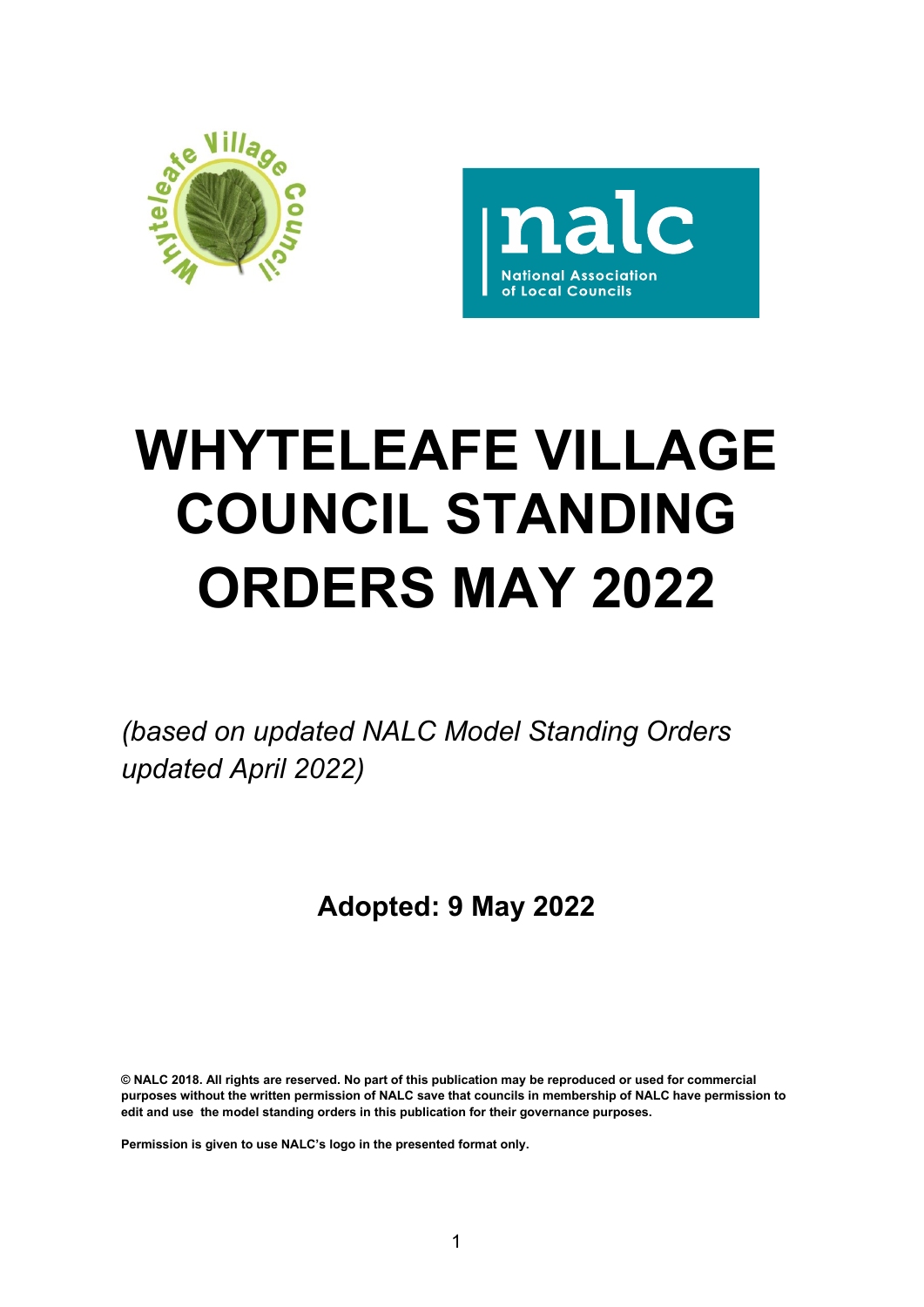| 1. |                                                             |
|----|-------------------------------------------------------------|
| 2. |                                                             |
| 3. |                                                             |
| 4. |                                                             |
| 5. |                                                             |
| 6. | EXTRAORDINARY MEETINGS OF THE COUNCIL, COMMITTEES AND       |
| 7. |                                                             |
| 8. |                                                             |
| 9. | MOTIONS FOR A MEETING THAT REQUIRE WRITTEN NOTICE TO BE     |
|    | 10. MOTIONS AT A MEETING THAT DO NOT REQUIRE WRITTEN NOTICE |
|    |                                                             |
|    |                                                             |
|    |                                                             |
|    |                                                             |
|    |                                                             |
|    |                                                             |
|    |                                                             |
|    |                                                             |
|    |                                                             |
|    |                                                             |
|    | 21. RESPONSIBILITIES UNDER DATA PROTECTION LEGISLATION      |
|    |                                                             |
|    |                                                             |
|    | 24. COMMUNICATING WITH DISTRICT AND COUNTY OR UNITARY       |
|    |                                                             |
|    |                                                             |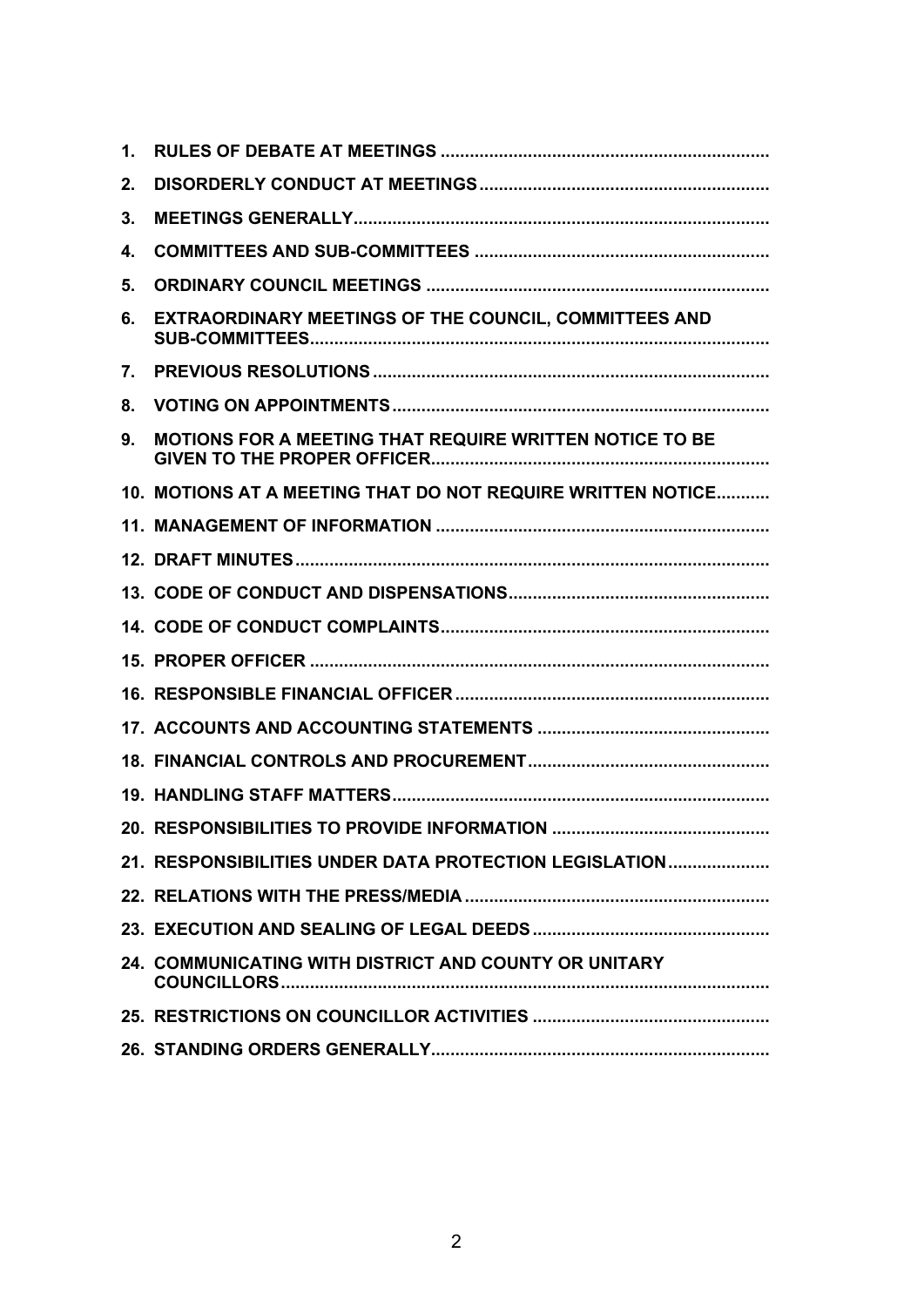#### <span id="page-2-0"></span>1. **RULES OF DEBATE AT MEETINGS**

- a Motions on the agenda shall be considered in the order that they appear unless the order is changed at the discretion of the chairman of the meeting.
- b A motion (including an amendment) shall not be progressed unless it has been moved and seconded.
- c A motion on the agenda that is not moved by its proposer may be treated by the chairman of the meeting as withdrawn.
- d If a motion (including an amendment) has been seconded, it may be withdrawn by the proposer only with the consent of the seconder and the meeting.
- e An amendment is a proposal to remove or add words to a motion. It shall not negate the motion.
- f If an amendment to the original motion is carried, the original motion (as amended) becomes the substantive motion upon which further amendment(s) may be moved.
- g An amendment shall not be considered unless early verbal notice of it is given at the meeting and, if requested by the chairman of the meeting, is expressed in writing to the chairman.
- h A councillor may move an amendment to his own motion if agreed by the meeting. If a motion has already been seconded, the amendment shall be with the consent of the seconder and the meeting.
- i If there is more than one amendment to an original or substantive motion, the amendments shall be moved in the order directed by the chairman of the meeting.
- j Subject to standing order 1(k), only one amendment shall be moved and debated at a time, the order of which shall be directed by the chairman of the meeting.
- k One or more amendments may be discussed together if the chairman of the meeting considers this expedient but each amendment shall be voted upon separately.
- l A councillor may not move more than one amendment to an original or substantive motion.
- m The mover of an amendment has no right of reply at the end of debate on it.
- n Where a series of amendments to an original motion are carried, the mover of the original motion shall have a right of reply either at the end of debate on the first amendment or at the very end of debate on the final substantive motion immediately before it is put to the vote.
- o Unless permitted by the chairman of the meeting, a councillor may speak once in the debate on a motion except:
	- i. to speak on an amendment moved by another councillor;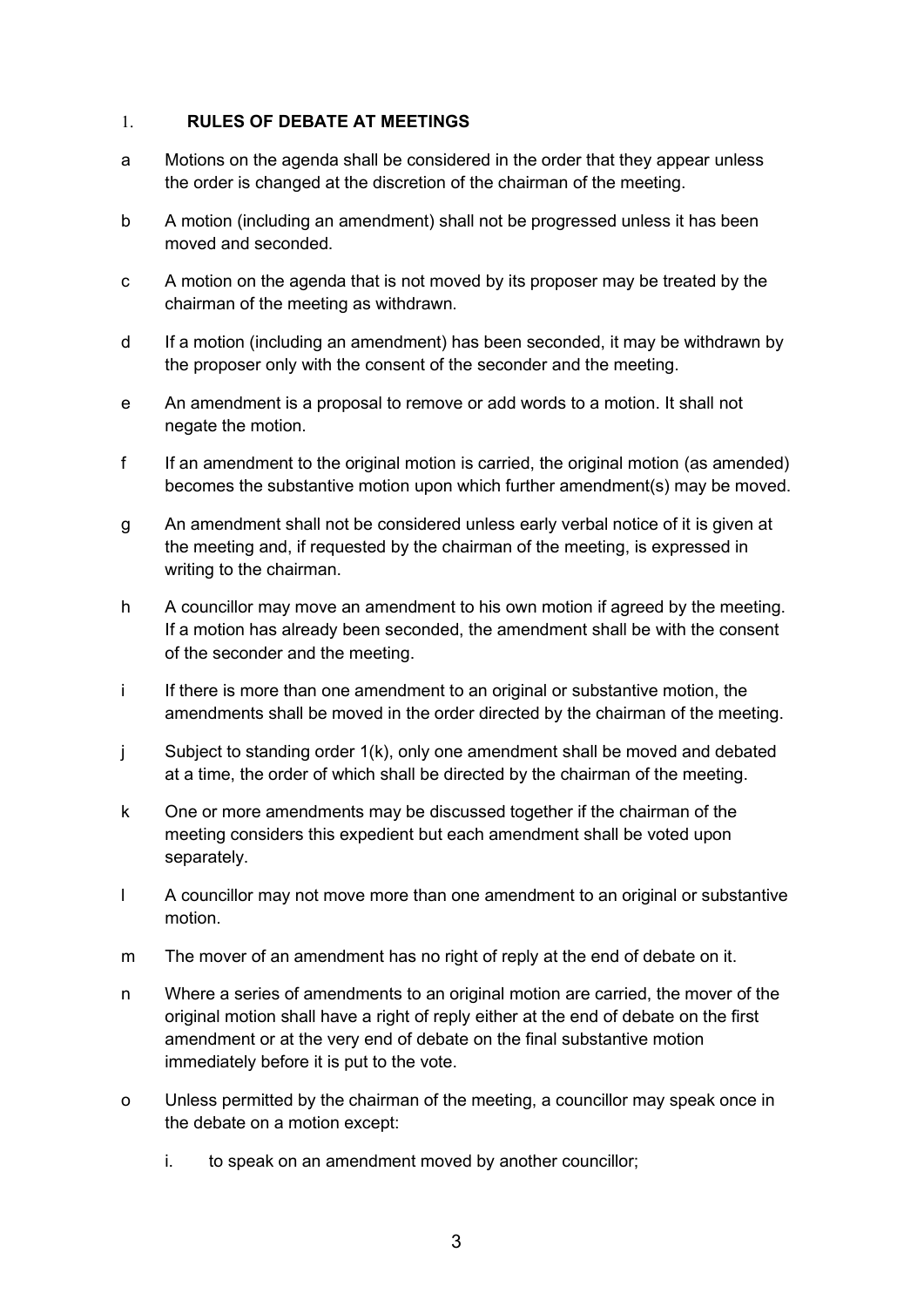- ii. to move or speak on another amendment if the motion has been amended since he last spoke;
- iii. to make a point of order;
- iv. to give a personal explanation; or
- v. to exercise a right of reply.
- p During the debate on a motion, a councillor may interrupt only on a point of order or a personal explanation and the councillor who was interrupted shall stop speaking. A councillor raising a point of order shall identify the standing order which he considers has been breached or specify the other irregularity in the proceedings of the meeting he is concerned by.
- q A point of order shall be decided by the chairman of the meeting and his decision shall be final.
- r When a motion is under debate, no other motion shall be moved except:
	- i. to amend the motion;
	- ii. to proceed to the next business;
	- iii. to adjourn the debate;
	- iv. to put the motion to a vote;
	- v. to ask a person to be no longer heard or to leave the meeting;
	- vi. to refer a motion to a committee or sub-committee for consideration;
	- vii. to exclude the public and press;
	- viii. to adjourn the meeting; or
	- ix. to suspend particular standing order(s) excepting those which reflect mandatory statutory or legal requirements.
- s Before an original or substantive motion is put to the vote, the chairman of the meeting shall be satisfied that the motion has been sufficiently debated and that the mover of the motion under debate has exercised or waived his right of reply.
- t Excluding motions moved under standing order 1(r), the contributions or speeches by a councillor shall relate only to the motion under discussion and shall not exceed 5 minutes without the consent of the chairman of the meeting.

# <span id="page-3-0"></span>2. **DISORDERLY CONDUCT AT MEETINGS**

a No person shall obstruct the transaction of business at a meeting or behave offensively or improperly. If this standing order is ignored, the chairman of the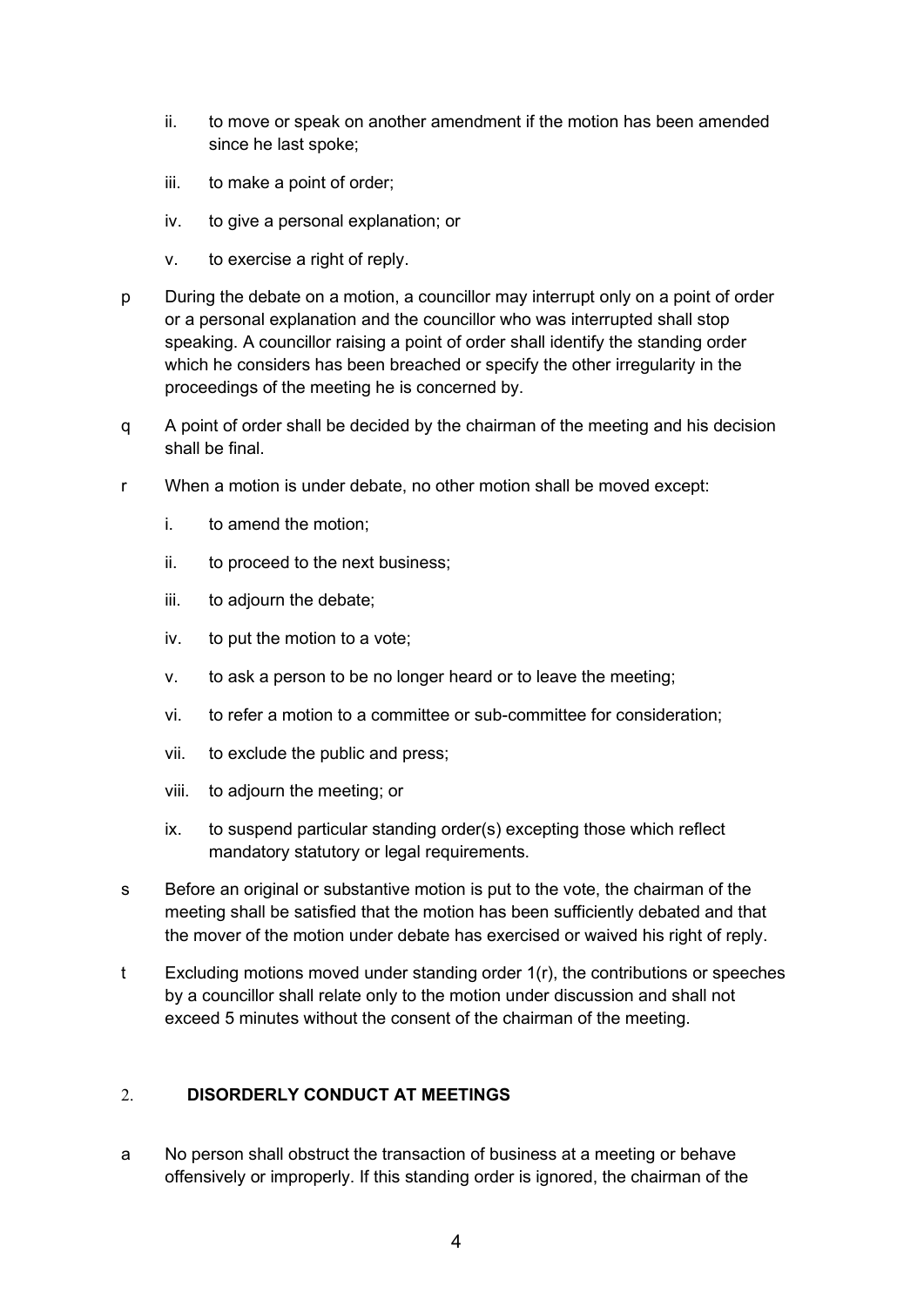meeting shall request such person(s) to moderate or improve their conduct.

- b If person(s) disregard the request of the chairman of the meeting to moderate or improve their conduct, any councillor or the chairman of the meeting may move that the person be no longer heard or be excluded from the meeting. The motion, if seconded, shall be put to the vote without discussion.
- c If a resolution made under standing order  $2(b)$  is ignored, the chairman of the meeting may take further reasonable steps to restore order or to progress the meeting. This may include temporarily suspending or closing the meeting.

#### <span id="page-4-0"></span>3. **MEETINGS GENERALLY**

Full Council meetings Committee meetings Sub-committee meetings

- a **Meetings shall not take place in premises which at the time of the meeting are used for the supply of alcohol, unless no other premises are available free of charge or at a reasonable cost.**
- b **The minimum three clear days for notice of a meeting does not include the day on which notice was issued, the day of the meeting, a Sunday, a day of the Christmas break, a day of the Easter break or of a bank holiday or a day appointed for public thanksgiving or mourning.**
- c **The minimum three clear days' public notice for a meeting does not include the day on which the notice was issued or the day of the meeting unless the meeting is convened at shorter notice**
- ● d **Meetings shall be open to the public unless their presence is prejudicial to the public interest by reason of the confidential nature of the business to be transacted or for other special reasons. The public's exclusion from part or all of a meeting shall be by a resolution which shall give reasons for the public's exclusion.**
- ● e **Subject to standing order 3(f), a person who attends a meeting is permitted to report on the meeting whilst the meeting is open to the public. To "report" means to film, photograph, make an audio recording of meeting proceedings, use any other means for enabling persons not present to see or hear the meeting as it takes place or later or to report or to provide oral or written commentary about the meeting so that the report or commentary is available as the meeting takes place or later to persons not present.**
- ● f **A person present at a meeting may not provide an oral report or oral commentary about a meeting as it takes place without permission.**
- g **The press shall be provided with reasonable facilities for the taking of**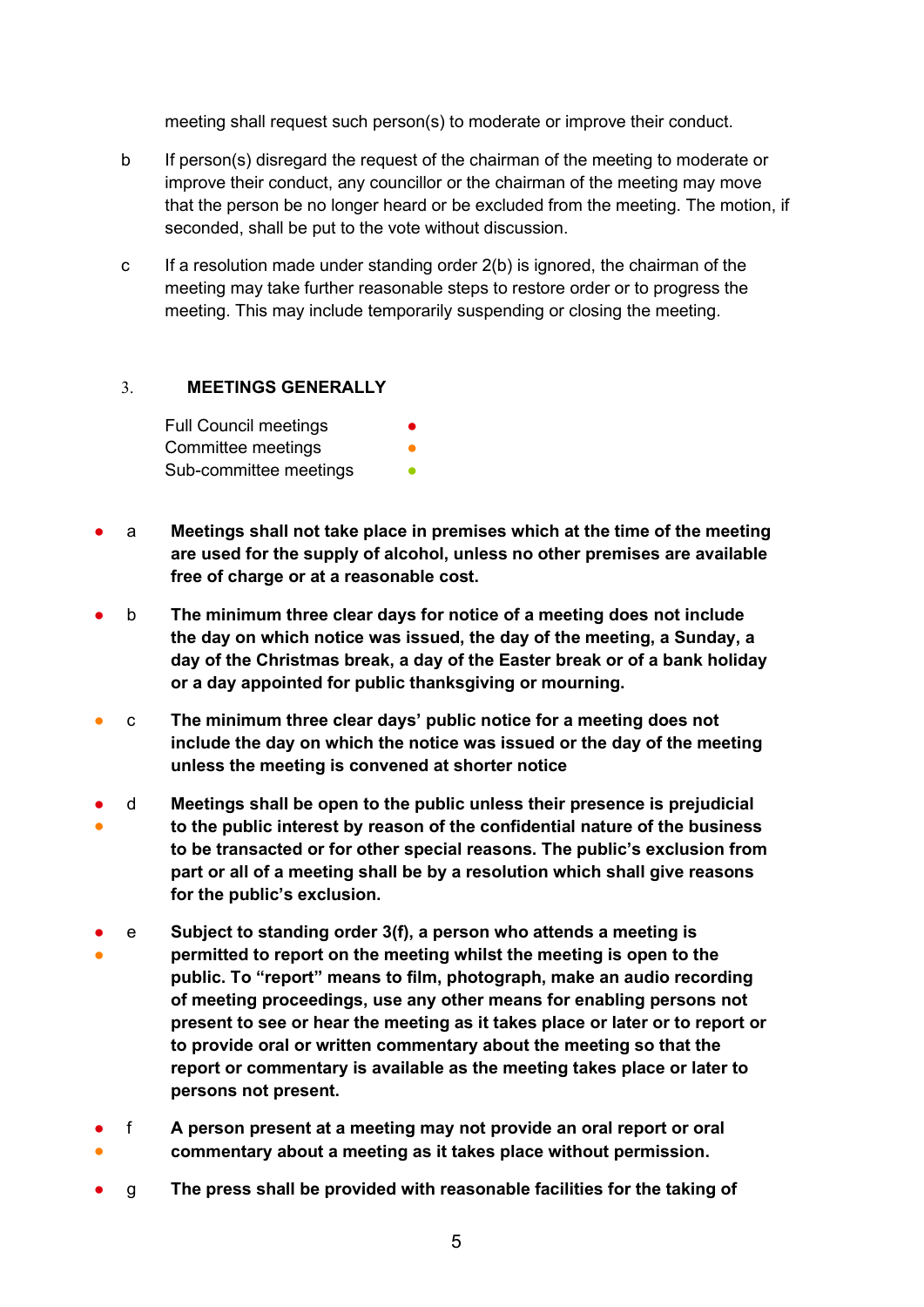- **their report of all or part of a meeting at which they are entitled to be present.**
- h **Subject to standing orders which indicate otherwise, anything authorised or required to be done by, to or before the Chairman of the Council may in his absence be done by, to or before the Vice-Chairman of the Council (if there is one).**
- **i** The Chairman of the Council, if present, shall preside at a meeting. If the **Chairman is absent from a meeting, the Vice-Chairman of the Council (if there is one) if present, shall preside. If both the Chairman and the Vice-Chairman are absent from a meeting, a councillor as chosen by the councillors present at the meeting shall preside at the meeting.**
- ● ● j **Subject to a meeting being quorate, all questions at a meeting shall be decided by a majority of the councillors and non-councillors with voting rights present and voting.**
- ● ● k **The chairman of a meeting may give an original vote on any matter put to the vote, and in the case of an equality of votes may exercise his casting vote whether or not he gave an original vote.**

*See standing orders 5(h) and (i) for the different rules that apply in the election of the Chairman of the Council at the annual meeting of the Council.*

- l **Unless standing orders provide otherwise, voting on a question shall be by a show of hands. At the request of a councillor, the voting on any question shall be recorded so as to show whether each councillor present and voting gave his vote for or against that question.** Such a request shall be made before moving on to the next item of business on the agenda.
	- m The minutes of a meeting shall include an accurate record of the following:
		- i. the time and place of the meeting;
		- ii. the names of councillors who are present and the names of councillors who are absent;
		- iii. interests that have been declared by councillors and non-councillors with voting rights;
		- iv. the grant of dispensations (if any) to councillors and non-councillors with voting rights;
		- v. whether a councillor or non-councillor with voting rights left the meeting when matters that they held interests in were being considered and;
		- vi. the resolutions made.
- ● ● n **A councillor or a non-councillor with voting rights who has a disclosable pecuniary interest or another interest as set out in the Council's code of conduct in a matter being considered at a meeting is subject to statutory**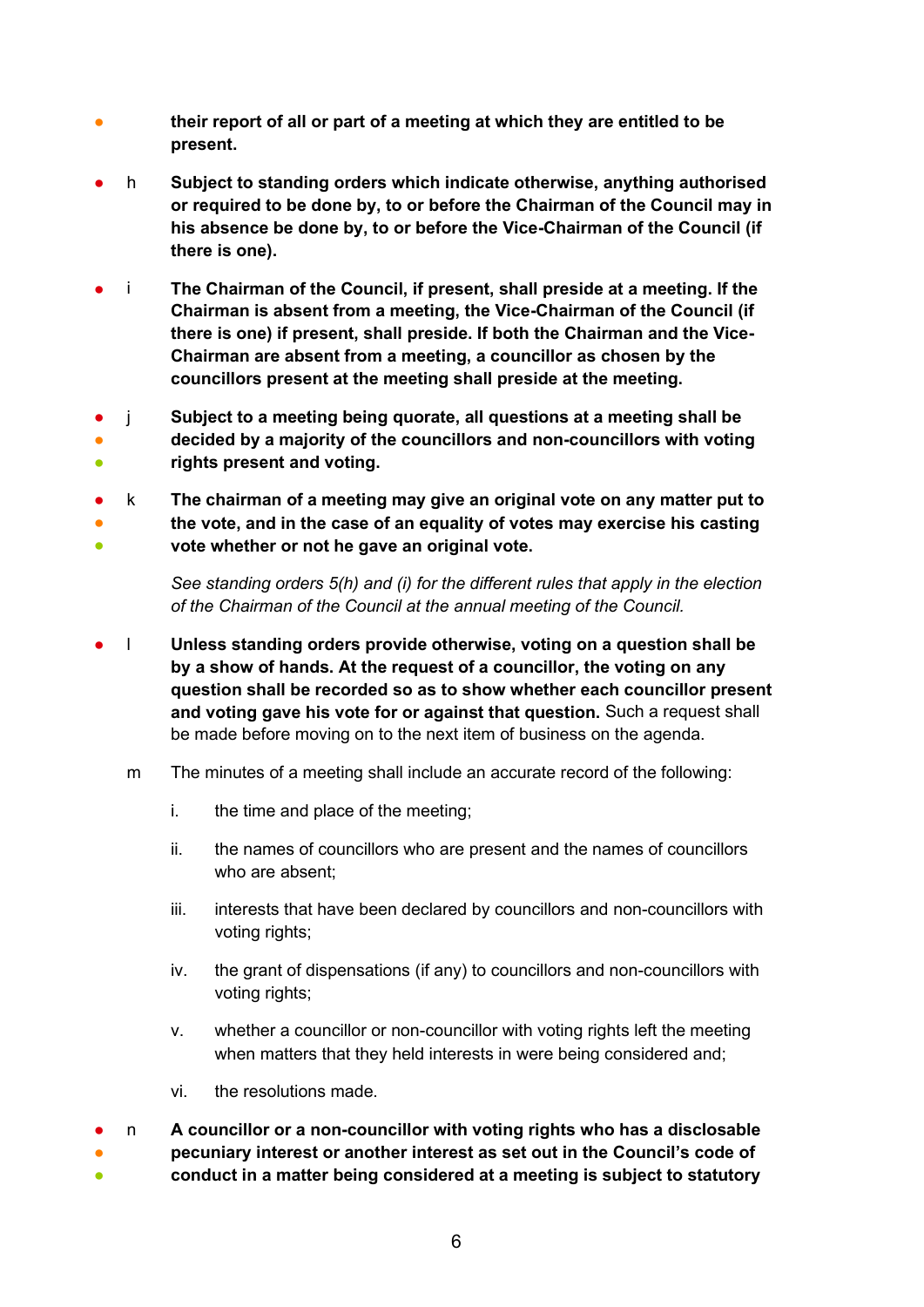**limitations or restrictions under the code on his right to participate and vote on that matter.**

● o **No business may be transacted at a meeting unless at least one-third of the whole number of members of the Council are present and in no case shall the quorum of a meeting be less than three.**

> *See standing order 4d(viii) for the quorum of a committee or sub-committee meeting.*

- ● ● p **If a meeting is or becomes inquorate no business shall be transacted** and the meeting shall be closed. The business on the agenda for the meeting shall be adjourned to another meeting.
	- q A meeting shall not exceed a period of 2.5 hours.

#### <span id="page-6-0"></span>4. **COMMITTEES AND SUB-COMMITTEES**

- a **Unless the Council determines otherwise, a committee may appoint a subcommittee whose terms of reference and members shall be determined by the committee.**
- b **The members of a committee may include non-councillors unless it is a committee which regulates and controls the finances of the Council.**
- c **Unless the Council determines otherwise, all the members of an advisory committee and a sub-committee of the advisory committee may be noncouncillors.**
- d The Council may appoint standing committees or other committees as may be necessary, and:
	- i. shall determine their terms of reference;
	- ii. shall determine the number and time of the ordinary meetings of a standing committee up until the date of the next annual meeting of the Council;
	- iii. shall permit a committee, other than in respect of the ordinary meetings of a committee, to determine the number and time of its meetings;
	- iv. shall, subject to standing orders 4(b) and (c), appoint and determine the terms of office of members of such a committee;
	- v. may, subject to standing orders 4(b) and (c), appoint and determine the terms of office of the substitute members to a committee whose role is to replace the ordinary members at a meeting of a committee if the ordinary members of the committee confirm to the Proper Officer (3) days before the meeting that they are unable to attend;
	- vi. shall, after it has appointed the members of a standing committee, appoint the chairman of the standing committee;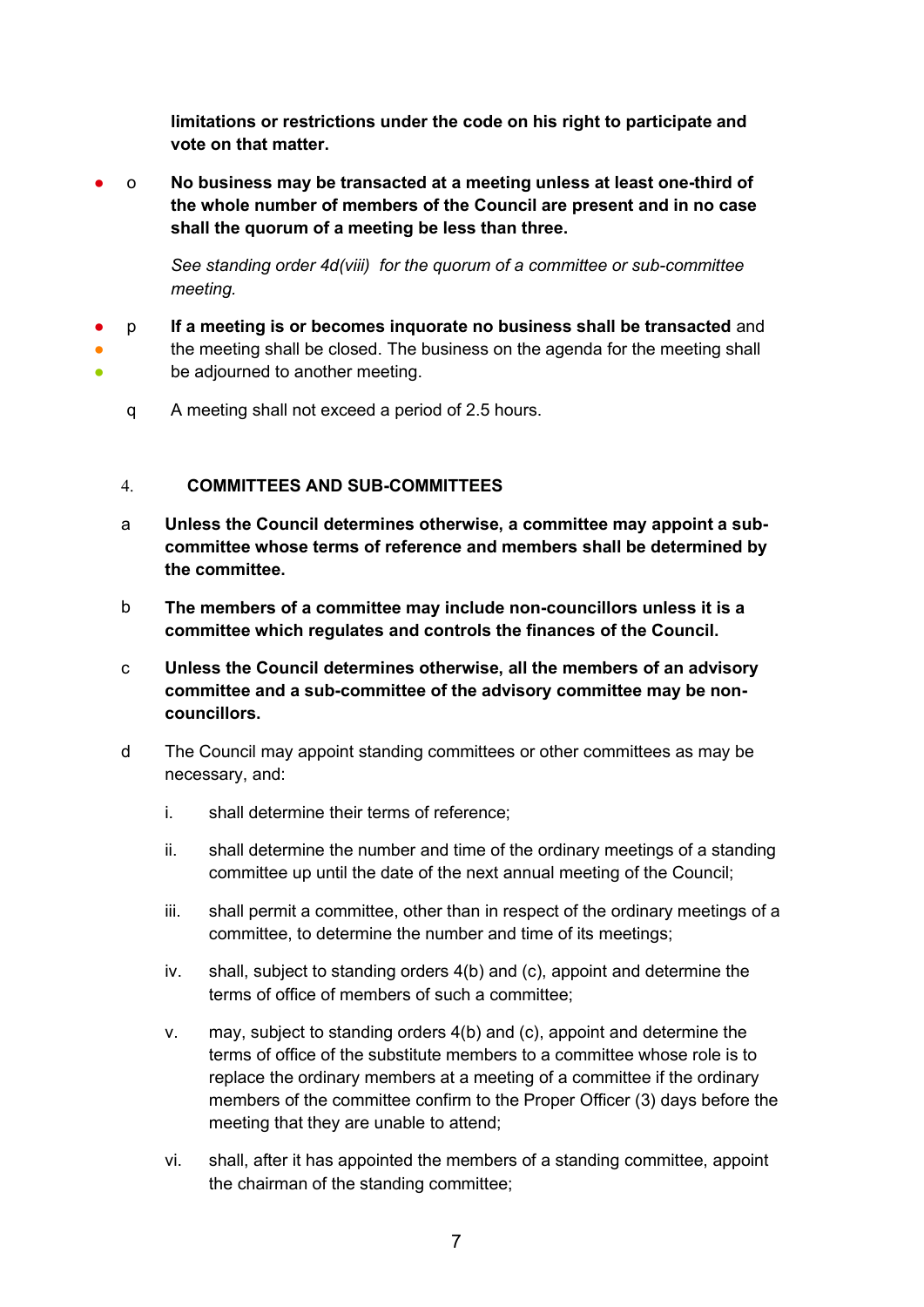- vii. shall permit a committee other than a standing committee, to appoint its own chairman at the first meeting of the committee;
- viii. shall determine the place, notice requirements and quorum for a meeting of a committee and a sub-committee which, in both cases, shall be no less than three;
- ix. shall determine if the public may participate at a meeting of a committee;
- x. shall determine if the public and press are permitted to attend the meetings of a sub-committee and also the advance public notice requirements, if any, required for the meetings of a sub-committee;
- xi. may dissolve a committee or a sub-committee.

# <span id="page-7-0"></span>5. **ORDINARY COUNCIL MEETINGS**

- a **In an election year, the annual meeting of the Council shall be held on or within 14 days following the day on which the councillors elected take office.**
- b **In a year which is not an election year, the annual meeting of the Council shall be held on such day in May as the Council decides.**
- c **If no other time is fixed, the annual meeting of the Council shall take place at 6pm.**
- d **In addition to the annual meeting of the Council, at least three other ordinary meetings shall be held in each year on such dates and times as the Council decides.**
- e **The first business conducted at the annual meeting of the Council shall be the election of the Chairman and Vice-Chairman (if there is one) of the Council.**
- f **The Chairman of the Council, unless he has resigned or becomes disqualified, shall continue in office and preside at the annual meeting until his successor is elected at the next annual meeting of the Council.**
- g **The Vice-Chairman of the Council, if there is one, unless he resigns or becomes disqualified, shall hold office until immediately after the election of the Chairman of the Council at the next annual meeting of the Council.**
- h **In an election year, if the current Chairman of the Council has not been reelected as a member of the Council, he shall preside at the annual meeting until a successor Chairman of the Council has been elected. The current Chairman of the Council shall not have an original vote in respect of the election of the new Chairman of the Council but shall give a casting vote in the case of an equality of votes.**
- i **In an election year, if the current Chairman of the Council has been reelected as a member of the Council, he shall preside at the annual meeting**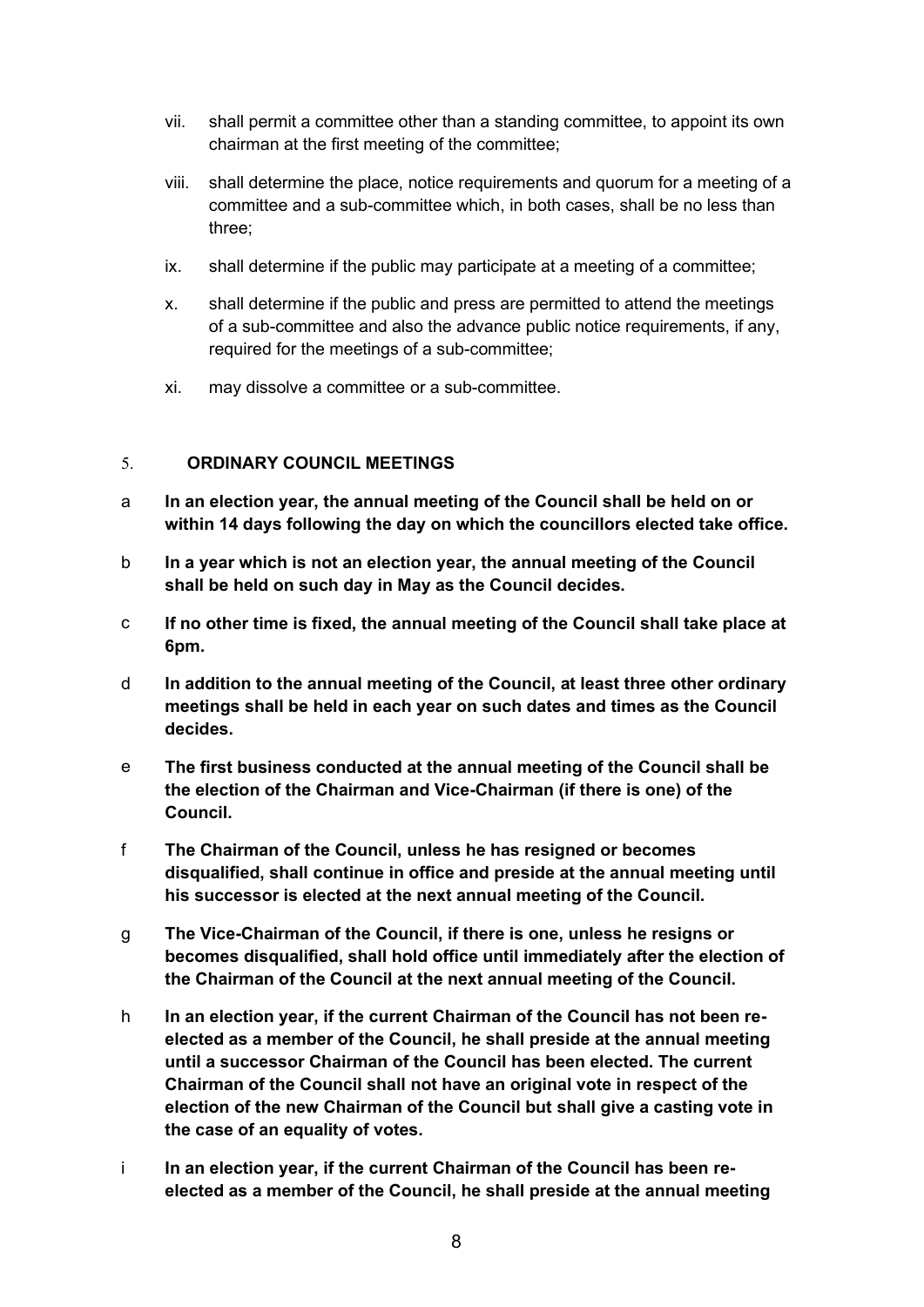**until a new Chairman of the Council has been elected. He may exercise an original vote in respect of the election of the new Chairman of the Council and shall give a casting vote in the case of an equality of votes.**

- j Following the election of the Chairman of the Council and Vice-Chairman (if there is one) of the Council at the annual meeting, the business shall include:
	- i. **In an election year, delivery by the Chairman of the Council and councillors of their acceptance of office forms unless the Council resolves for this to be done at a later date. In a year which is not an election year, delivery by the Chairman of the Council of his acceptance of office form unless the Council resolves for this to be done at a later date;**
	- ii. Confirmation of the accuracy of the minutes of the last meeting of the Council;
	- iii. Receipt of the minutes of the last meeting of a committee;
	- iv. Consideration of the recommendations made by a committee;
	- v. Review of delegation arrangements to committees, sub-committees, staff and other local authorities;
	- vi. Review of the terms of reference for committees;
	- vii. Appointment of members to existing committees;
	- viii. Appointment of any new committees in accordance with standing order 4 but if not at the annual meeting of the Council then, at least annually;
	- ix. Review and adoption of appropriate standing orders and financial regulations but if not at the annual meeting of the Council then, at least annually;
	- x. Review of arrangements (including legal agreements) with other local authorities, not-for-profit bodies and businesses but if not at the annual meeting of the Council then, at least annually;
	- xi. Review of representation on or work with external bodies and arrangements for reporting back;
	- xii. In an election year, to make arrangements with a view to the Council becoming eligible to exercise the general power of competence in the future;
	- xiii. Review of inventory of land and other assets including buildings and office equipment;
	- xiv. Confirmation of arrangements for insurance cover in respect of all insurable risks;
	- xv. Review of the Council's and/or staff subscriptions to other bodies but if not at the annual meeting of the Council then, at least annually;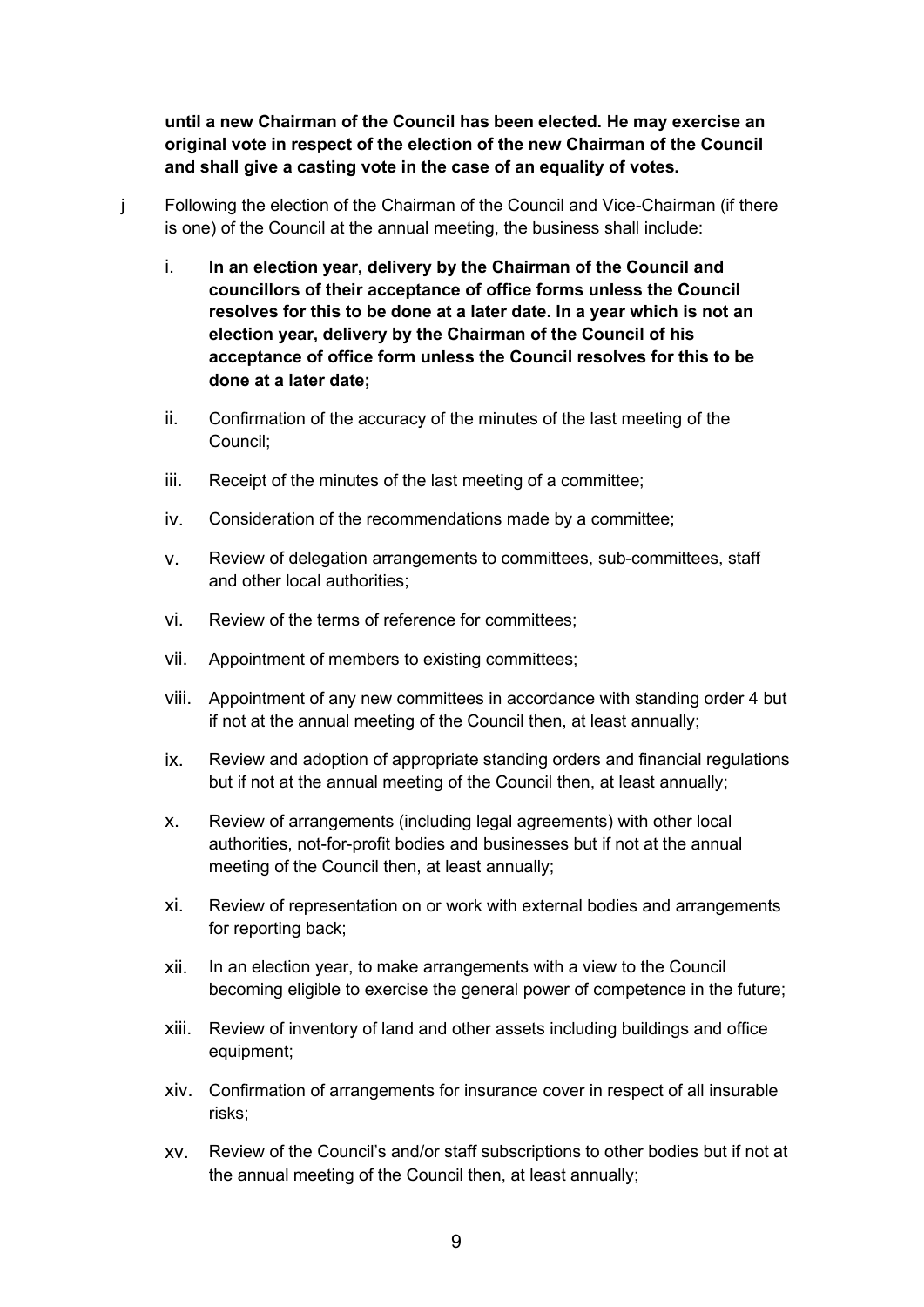- xvi. Review of the Council's complaints procedure but if not at the annual meeting of the Council then, at least annually;
- xvii. Review of the Council's policies, procedures and practices in respect of its obligations under freedom of information and data protection legislation (*see also standing orders 11, 20 and 21*) but if not at the annual meeting of the Council then, at least annually;
- xviii. Review of the Council's policy for dealing with the press/media but if not at the annual meeting of the Council then, at least annually;
- xix. Review of the Council's employment policies and procedures but if not at the annual meeting of the Council then, at least annually;
- xx. Review of the Council's expenditure incurred under s.137 of the Local Government Act 1972 or the general power of competence.
- xxi. Determining the time and place of ordinary meetings of the Council up to and including the next annual meeting of the Council but if not at the annual meeting of the Council then, at least twice in each year.

# <span id="page-9-0"></span>6. **EXTRAORDINARY MEETINGS OF THE COUNCIL, COMMITTEES AND SUB-COMMITTEES**

- a **The Chairman of the Council may convene an extraordinary meeting of the Council at any time.**
- b **If the Chairman of the Council does not call an extraordinary meeting of the Council within seven days of having been requested in writing to do so by two councillors, any two councillors may convene an extraordinary meeting of the Council. The public notice giving the time, place and agenda for such a meeting shall be signed by the two councillors.**
- c The chairman of a committee (or a sub-committee) may convene an extraordinary meeting of the committee (or the sub-committee) at any time.
- d If the chairman of a committee (or a sub-committee) does not call an extraordinary meeting within (7) days of having been requested to do so by (2) members of the committee (or the sub-committee), any (2) members of the committee (or the subcommittee) may convene an extraordinary meeting of the committee (or a subcommittee).

# <span id="page-9-1"></span>7. **PREVIOUS RESOLUTIONS**

a A resolution shall not be reversed within six months except either by a special motion, which requires written notice by at least 3 councillors to be given to the Proper Officer in accordance with standing order 9, or by a motion moved in pursuance of the recommendation of a committee or a sub-committee.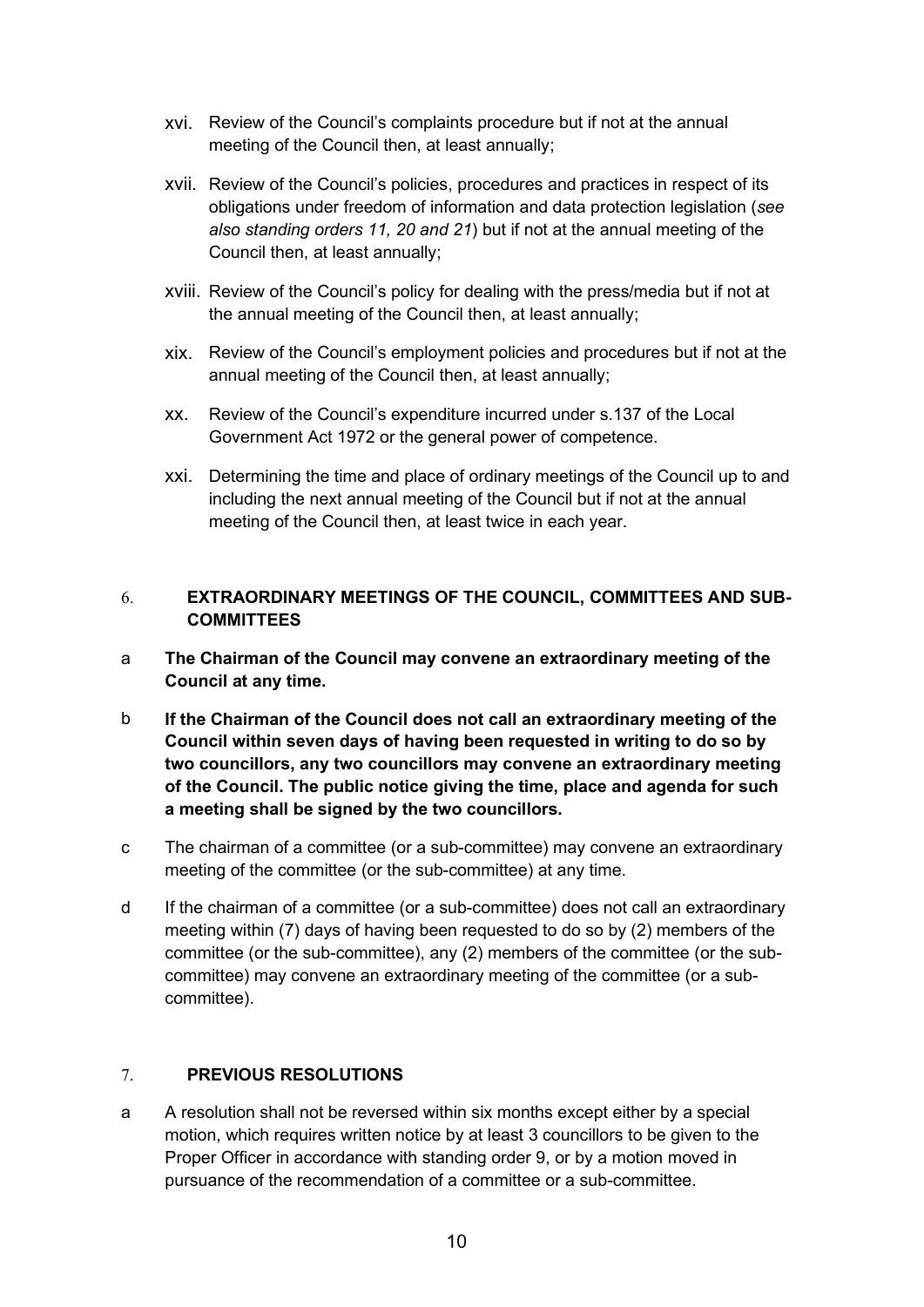b When a motion moved pursuant to standing order 7(a) has been disposed of, no similar motion may be moved for a further six months.

#### <span id="page-10-0"></span>8. **VOTING ON APPOINTMENTS**

a Where more than two persons have been nominated for a position to be filled by the Council and none of those persons has received an absolute majority of votes in their favour, the name of the person having the least number of votes shall be struck off the list and a fresh vote taken. This process shall continue until a majority of votes is given in favour of one person. A tie in votes may be settled by the casting vote exercisable by the chairman of the meeting.

# <span id="page-10-1"></span>9. **MOTIONS FOR A MEETING THAT REQUIRE WRITTEN NOTICE TO BE GIVEN TO THE PROPER OFFICER**

- a A motion shall relate to the responsibilities of the meeting for which it is tabled and in any event shall relate to the performance of the Council's statutory functions, powers and obligations or an issue which specifically affects the Council's area or its residents.
- b No motion may be moved at a meeting unless it is on the agenda and the mover has given written notice of its wording to the Proper Officer at least 7 clear days before the meeting. Clear days do not include the day of the notice or the day of the meeting.
- c The Proper Officer may, before including a motion on the agenda received in accordance with standing order 9(b), correct obvious grammatical or typographical errors in the wording of the motion.
- d If the Proper Officer considers the wording of a motion received in accordance with standing order 9(b) is not clear in meaning, the motion shall be rejected until the mover of the motion resubmits it, so that it can be understood, in writing, to the Proper Officer at least 5 clear days before the meeting.
- e If the wording or subject of a proposed motion is considered improper, the Proper Officer shall consult with the chairman of the forthcoming meeting or, as the case may be, the councillors who have convened the meeting, to consider whether the motion shall be included in the agenda or rejected.
- f The decision of the Proper Officer as to whether or not to include the motion on the agenda shall be final.
- g Motions received shall be recorded and numbered in the order that they are received.
- h Motions rejected shall be recorded with an explanation by the Proper Officer of the reason for rejection.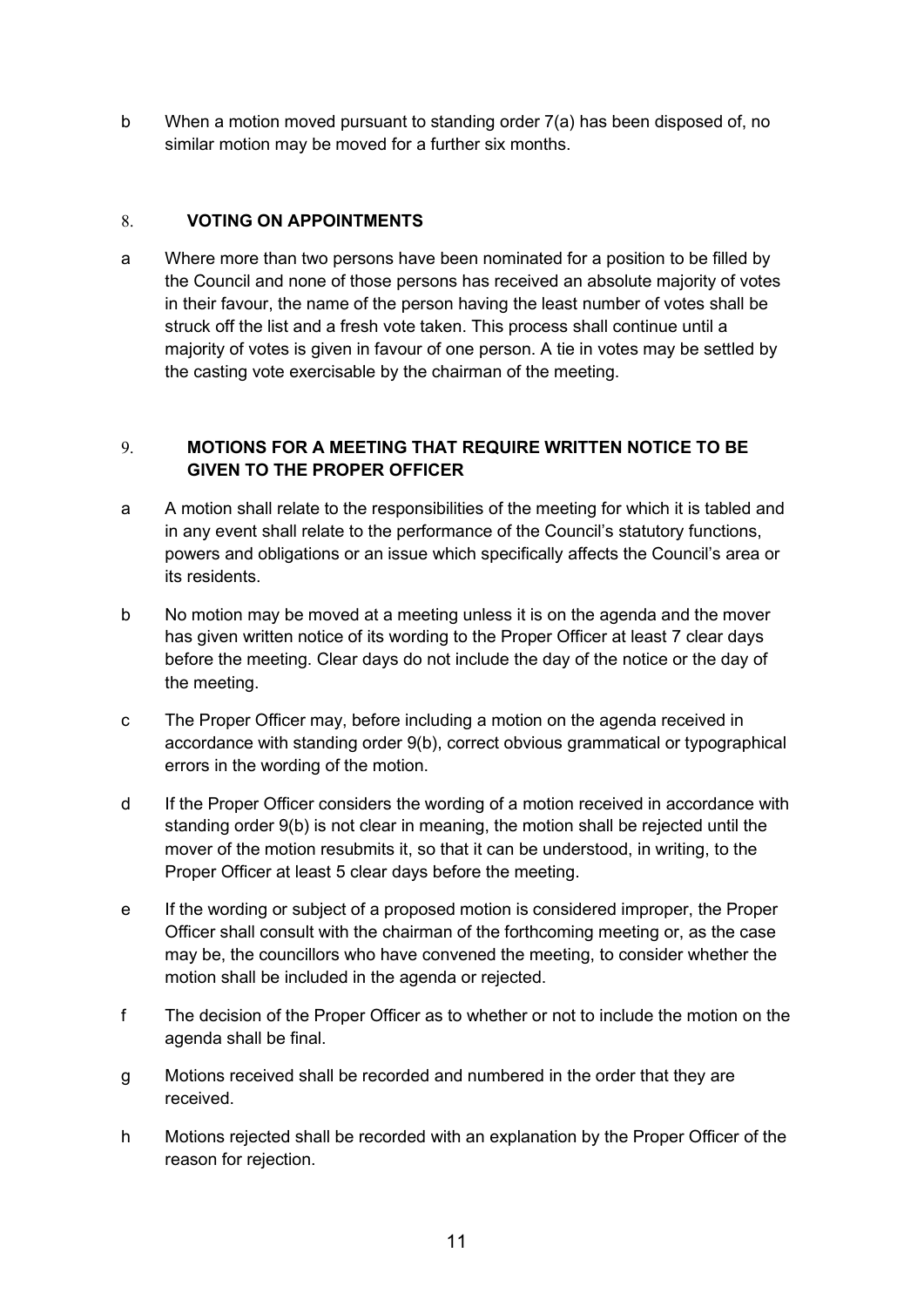#### <span id="page-11-0"></span>10. **MOTIONS AT A MEETING THAT DO NOT REQUIRE WRITTEN NOTICE**

- a The following motions may be moved at a meeting without written notice to the Proper Officer:
	- i. to correct an inaccuracy in the draft minutes of a meeting;
	- ii. to move to a vote;
	- iii. to defer consideration of a motion;
	- iv. to refer a motion to a particular committee or sub-committee;
	- v. to appoint a person to preside at a meeting;
	- vi. to change the order of business on the agenda;
	- vii. to proceed to the next business on the agenda;
	- viii. to require a written report;
	- ix. to appoint a committee or sub-committee and their members;
	- x. to extend the time limits for speaking;
	- xi. to exclude the press and public from a meeting in respect of confidential or other information which is prejudicial to the public interest;
	- xii. to not hear further from a councillor or a member of the public;
	- xiii. to exclude a councillor or member of the public for disorderly conduct;
	- xiv. to temporarily suspend the meeting;
	- xv. to suspend a particular standing order (unless it reflects mandatory statutory or legal requirements);
	- xvi. to adjourn the meeting; or
	- xvii. to close the meeting.

# <span id="page-11-1"></span>11. **MANAGEMENT OF INFORMATION**

*See also standing order 20.*

a **The Council shall have in place and keep under review, technical and organisational measures to keep secure information (including personal data) which it holds in paper and electronic form. Such arrangements shall include deciding who has access to personal data and encryption of personal data.**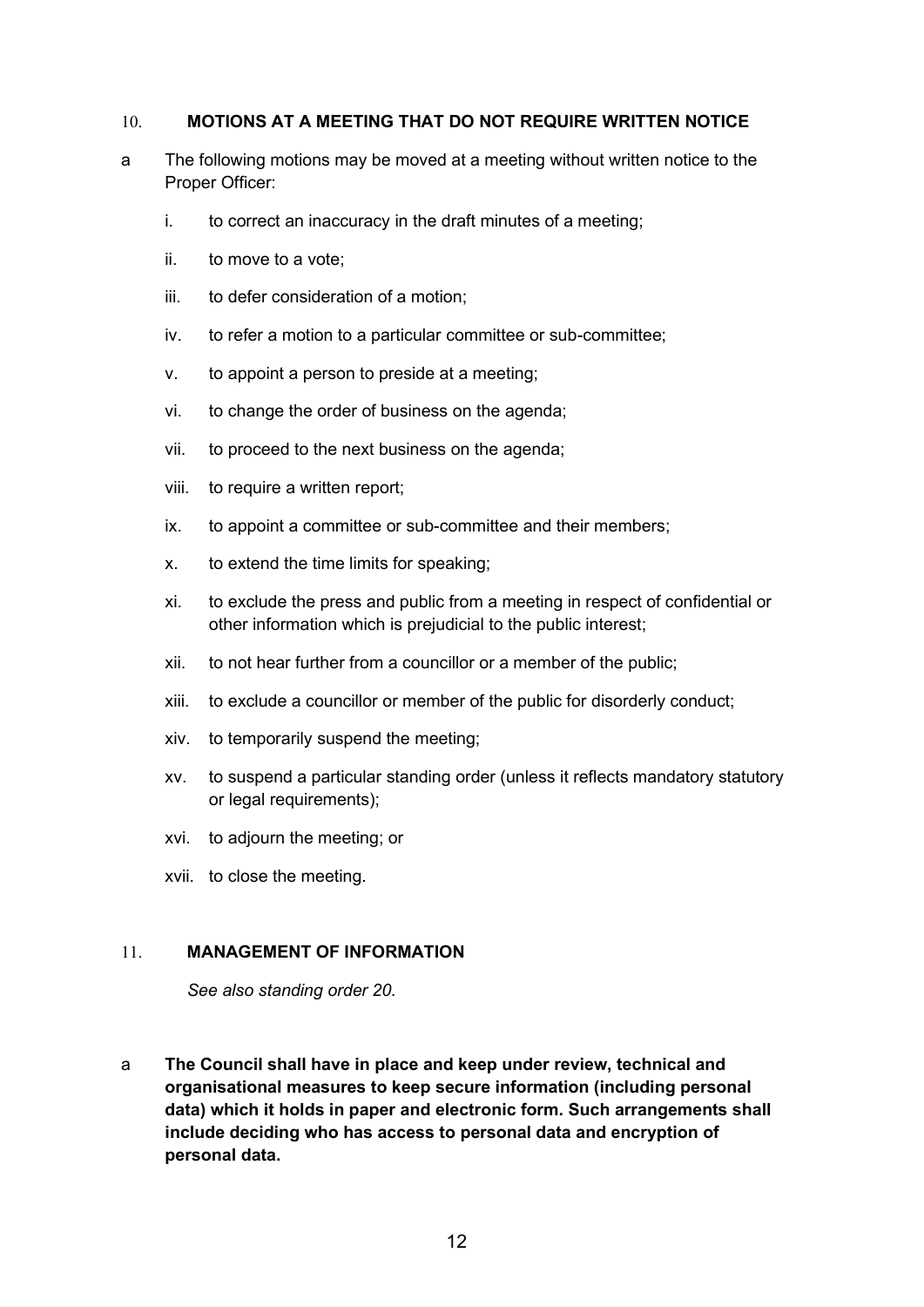- b **The Council shall have in place, and keep under review, policies for the retention and safe destruction of all information (including personal data) which it holds in paper and electronic form. The Council's retention policy shall confirm the period for which information (including personal data) shall be retained or if this is not possible the criteria used to determine that period (e.g. the Limitation Act 1980).**
- c **The agenda, papers that support the agenda and the minutes of a meeting shall not disclose or otherwise undermine confidential information or personal data without legal justification.**
- d **Councillors, staff, the Council's contractors and agents shall not disclose confidential information or personal data without legal justification.**

#### <span id="page-12-0"></span>12. **DRAFT MINUTES**

| <b>Full Council meetings</b> | $\bullet$ |
|------------------------------|-----------|
| Committee meetings           | ●         |
| Sub-committee meetings       | ●         |

- a If the draft minutes of a preceding meeting have been served on councillors with the agenda to attend the meeting at which they are due to be approved for accuracy, they shall be taken as read.
- b There shall be no discussion about the draft minutes of a preceding meeting except in relation to their accuracy. A motion to correct an inaccuracy in the draft minutes shall be moved in accordance with standing order 10(a)(i).
- c The accuracy of draft minutes, including any amendment(s) made to them, shall be confirmed by resolution and shall be signed by the chairman of the meeting and stand as an accurate record of the meeting to which the minutes relate.
- d If the chairman of the meeting does not consider the minutes to be an accurate record of the meeting to which they relate, he shall sign the minutes and include a paragraph in the following terms or to the same effect:

"The chairman of this meeting does not believe that the minutes of the meeting of the ( ) held on [date] in respect of ( ) were a correct record but his view was not upheld by the meeting and the minutes are confirmed as an accurate record of the proceedings."

● ● ● e **If the Council's gross annual income or expenditure (whichever is higher) does not exceed £25,000, it shall publish draft minutes on a website which is publicly accessible and free of charge not later than one month after the meeting has taken place.**

f Subject to the publication of draft minutes in accordance with standing order 12(e) and standing order 20(a) and following a resolution which confirms the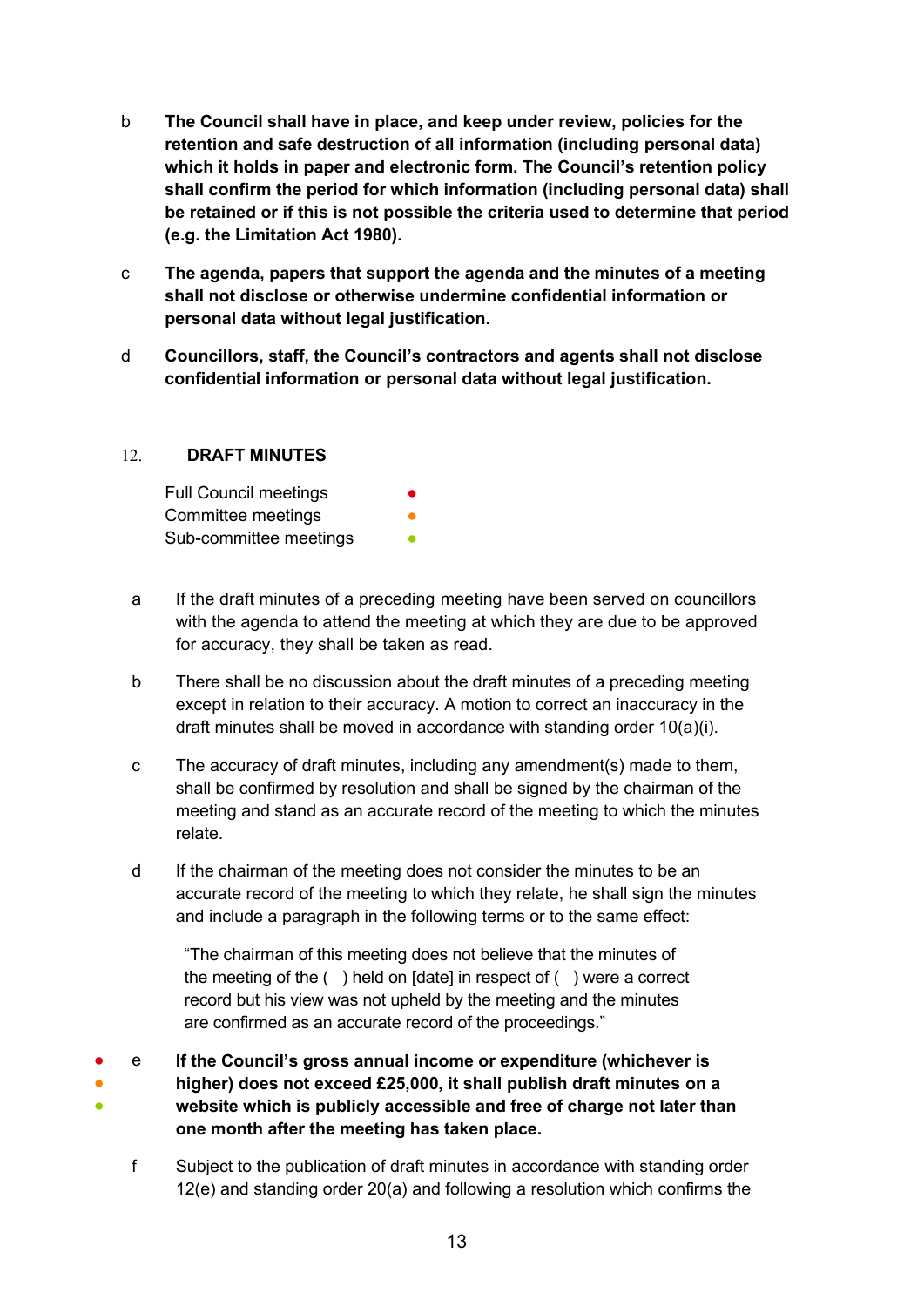accuracy of the minutes of a meeting, the draft minutes or recordings of the meeting for which approved minutes exist shall be destroyed.

# <span id="page-13-0"></span>13. **CODE OF CONDUCT AND DISPENSATIONS**

*See also standing order 3(u).*

- a All councillors and non-councillors with voting rights shall observe the code of conduct adopted by the Council.
- b Unless he has been granted a dispensation, a councillor or non-councillor with voting rights shall withdraw from a meeting when it is considering a matter in which he has a disclosable pecuniary interest. He may return to the meeting after it has considered the matter in which he had the interest.
- c Unless he has been granted a dispensation, a councillor or non-councillor with voting rights shall withdraw from a meeting when it is considering a matter in which he has another interest if so required by the Council's code of conduct. He may return to the meeting after it has considered the matter in which he had the interest.
- d **Dispensation requests shall be in writing and submitted to the Proper Officer** as soon as possible before the meeting, or failing that, at the start of the meeting for which the dispensation is required.
- e A decision as to whether to grant a dispensation shall be made by a meeting of the Council, or committee or sub-committee for which the dispensation is required and that decision is final.
- f A dispensation request shall confirm:
	- i. the description and the nature of the disclosable pecuniary interest or other interest to which the request for the dispensation relates;
	- ii. whether the dispensation is required to participate at a meeting in a discussion only or a discussion and a vote;
	- iii. the date of the meeting or the period (not exceeding four years) for which the dispensation is sought; and
	- iv. an explanation as to why the dispensation is sought.
- g Subject to standing orders 13(d) and (f), a dispensation request shall be considered at the beginning of the meeting of the Council, or committee or sub-committee for which the dispensation is required.
- **h A dispensation may be granted in accordance with standing order 13(e) if having regard to all relevant circumstances any of the following apply:**
	- **i. without the dispensation the number of persons prohibited from participating in the particular business would be so great a proportion of**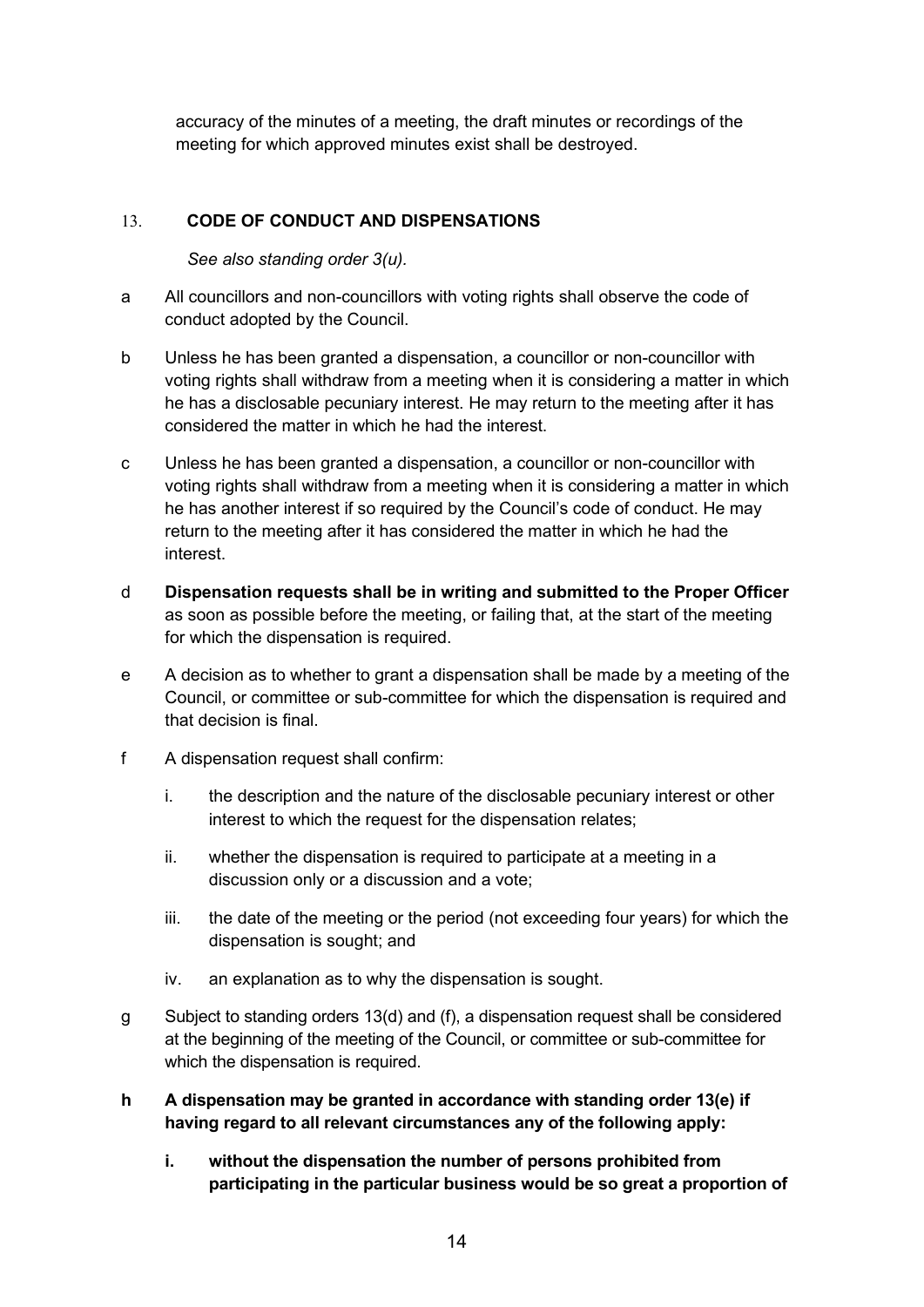**the meeting transacting the business as to impede the transaction of the business;** 

- **ii. granting the dispensation is in the interests of persons living in the Council's area; or**
- **iii. it is otherwise appropriate to grant a dispensation.**

# <span id="page-14-0"></span>14. **CODE OF CONDUCT COMPLAINTS**

- a Upon notification by the District or Unitary Council that it is dealing with a complaint that a councillor or non-councillor with voting rights has breached the Council's code of conduct, the Proper Officer shall, subject to standing order 11, report this to the Council.
- b Where the notification in standing order 14(a) relates to a complaint made by the Proper Officer, the Proper Officer shall notify the Chairman of Council of this fact, and the Chairman shall nominate another staff member to assume the duties of the Proper Officer in relation to the complaint until it has been determined and the Council has agreed what action, if any, to take in accordance with standing order 14(d).
- c The Council may:
	- i. provide information or evidence where such disclosure is necessary to investigate the complaint or is a legal requirement:
	- ii. seek information relevant to the complaint from the person or body with statutory responsibility for investigation of the matter;
- d **Upon notification by the District or Unitary Council that a councillor or noncouncillor with voting rights has breached the Council's code of conduct, the Council shall consider what, if any, action to take against him. Such action excludes disqualification or suspension from office.**

# <span id="page-14-1"></span>15. **PROPER OFFICER**

- a The Proper Officer shall be either (i) the clerk or (ii) other staff member(s) nominated by the Council to undertake the work of the Proper Officer when the Proper Officer is absent.
- b The Proper Officer shall:
	- i. **at least three clear days before a meeting of the council, a committee** or a sub-committee**,**
		- **serve on councillors by delivery or post at their residences or by email authenticated in such manner as the Proper Officer thinks fit, a signed summons confirming the time, place and the agenda (provided the councillor has consented to service by email), and**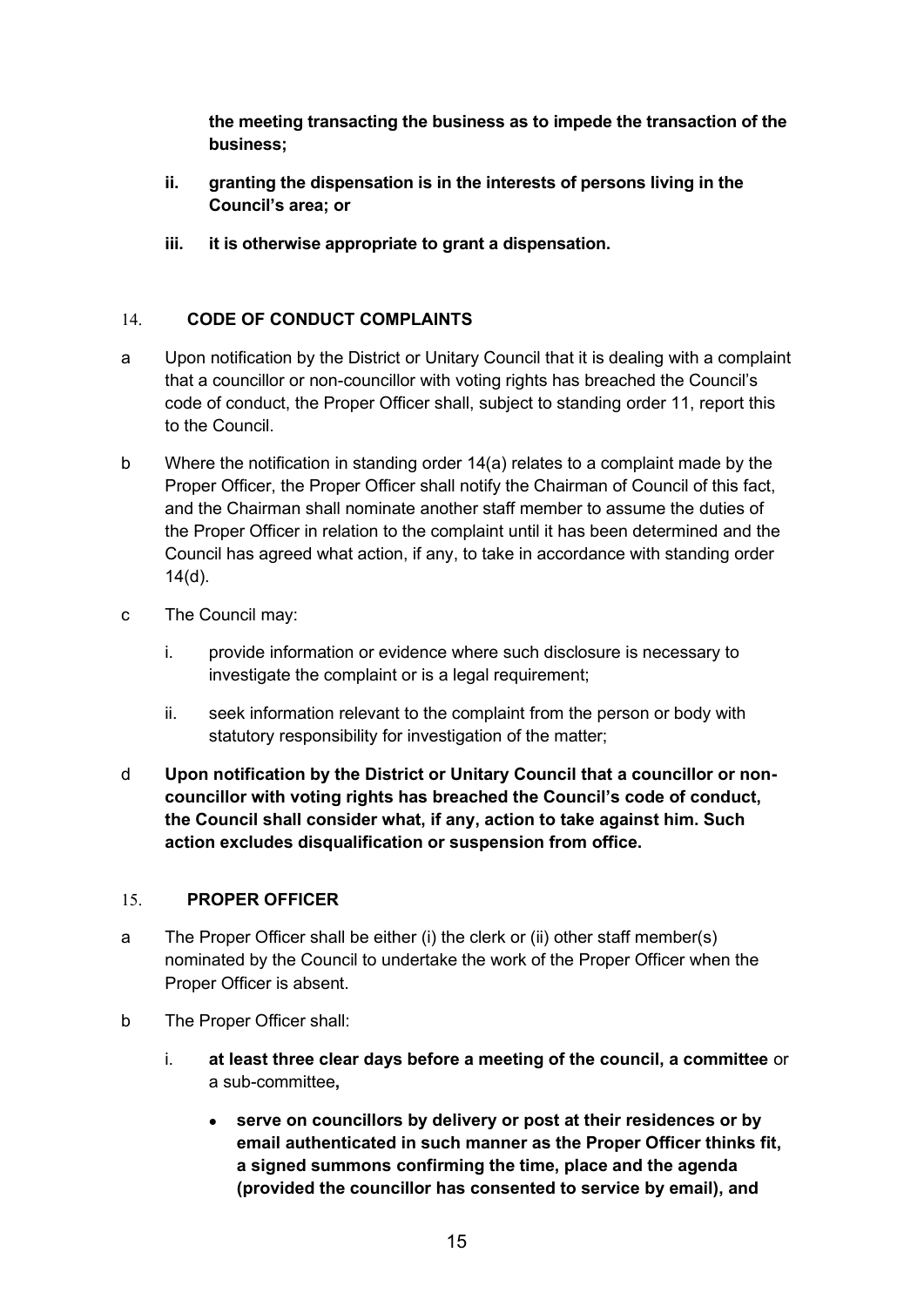• **Provide, in a conspicuous place, public notice of the time, place and agenda (provided that the public notice with agenda of an extraordinary meeting of the Council convened by councillors is signed by them).**

*See standing order 3(b) for the meaning of clear days for a meeting of a full council and standing order 3(c) for the meaning of clear days for a meeting of a committee;*

- ii. subject to standing order 9, include on the agenda all motions in the order received unless a councillor has given written notice at least (4) days before the meeting confirming his withdrawal of it;
- iii. **convene a meeting of the Council for the election of a new Chairman of the Council, occasioned by a casual vacancy in his office;**
- iv. **facilitate inspection of the minutes by local government electors;**
- v. **receive and retain copies of byelaws made by other local authorities;**
- vi. hold acceptance of office forms from councillors;
- vii. hold a copy of every councillor's register of interests;
- viii. assist with responding to requests made under freedom of information legislation and rights exercisable under data protection legislation, in accordance with the Council's relevant policies and procedures;
- ix. liaise, as appropriate, with the Council's Data Protection Officer (if there is one);
- x. receive and send general correspondence and notices on behalf of the Council except where there is a resolution to the contrary;
- xi. assist in the organisation of, storage of, access to, security of and destruction of information held by the Council in paper and electronic form subject to the requirements of data protection and freedom of information legislation and other legitimate requirements (e.g. the Limitation Act 1980);
- xii. arrange for legal deeds to be executed; (*see also standing order 23);*
- xiii. arrange or manage the prompt authorisation, approval, and instruction regarding any payments to be made by the Council in accordance with its financial regulations;
- xiv. record every planning application notified to the Council and the Council's response to the local planning authority in a book for such purpose;
- xv. refer a planning application received by the Council to the Chairman or in his absence the Vice-Chairman (if there is one) within two working days of receipt to facilitate an extraordinary meeting if the nature of a planning application requires consideration before the next ordinary meeting of the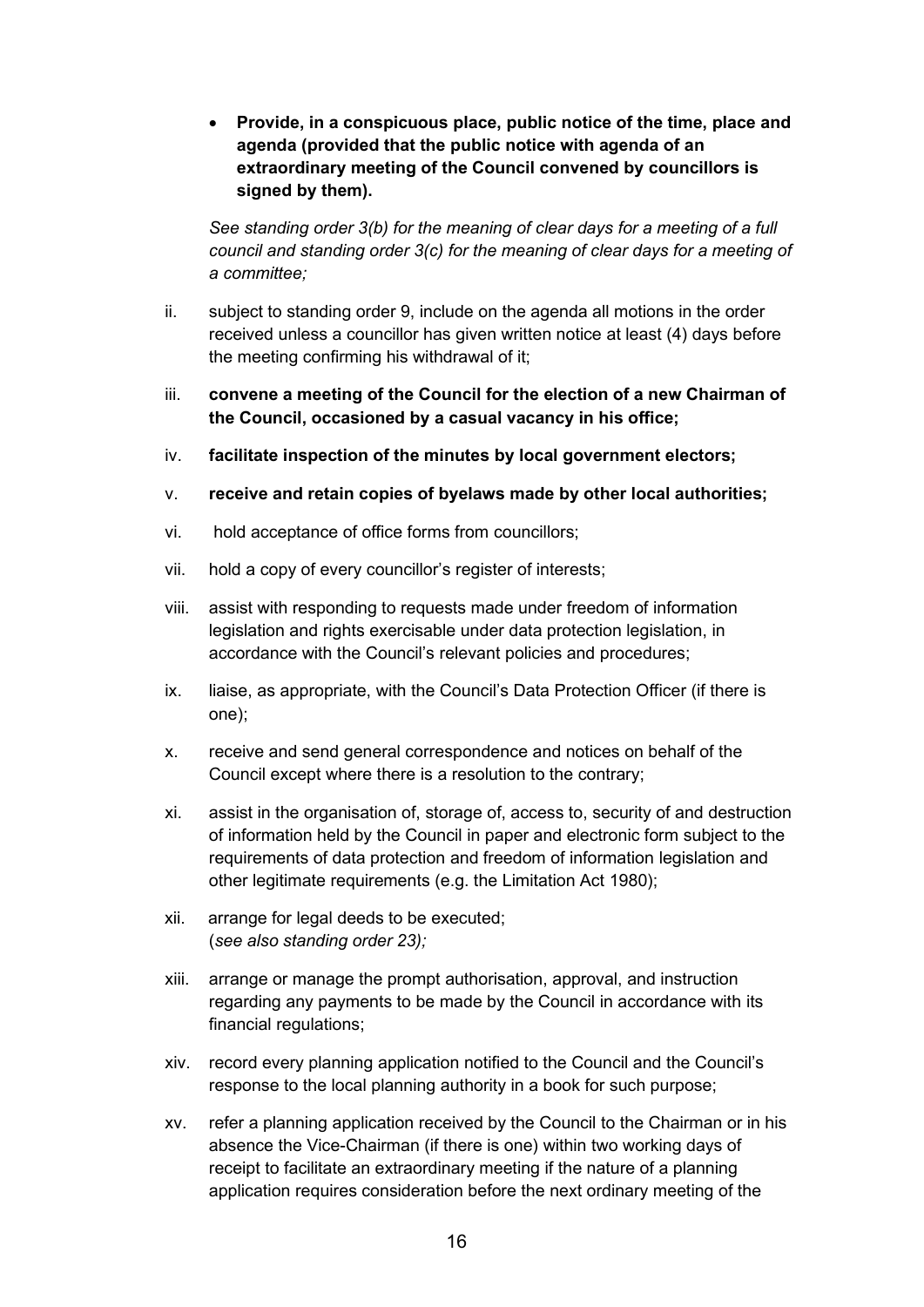Council;

- xvi. manage access to information about the Council via the publication scheme; and
- xvii. retain custody of the seal of the Council (if there is one) which shall not be used without a resolution to that effect. (*see also standing order 23).*

# <span id="page-16-0"></span>16. **RESPONSIBLE FINANCIAL OFFICER**

a The Council shall appoint appropriate staff member(s) to undertake the work of the Responsible Financial Officer when the Responsible Financial Officer is absent.

# <span id="page-16-1"></span>17. **ACCOUNTS AND ACCOUNTING STATEMENTS**

- a "Proper practices" in standing orders refer to the most recent version of "Governance and Accountability for Local Councils – a Practitioners' Guide".
- b All payments by the Council shall be authorised, approved and paid in accordance with the law, proper practices and the Council's financial regulations.
- c The Responsible Financial Officer shall supply to each councillor as soon as practicable after 30 June, 30 September and 31 December in each year a statement to summarise:
	- i. the Council's receipts and payments (or income and expenditure) for each quarter;
	- ii. the Council's aggregate receipts and payments (or income and expenditure) for the year to date;
	- iii. the balances held at the end of the quarter being reported and

which includes a comparison with the budget for the financial year and highlights any actual or potential overspends.

- d As soon as possible after the financial year end at 31 March, the Responsible Financial Officer shall provide:
	- i. each councillor with a statement summarising the Council's receipts and payments (or income and expenditure) for the last quarter and the year to date for information; and
	- ii. to the Council the accounting statements for the year in the form of Section 2 of the annual governance and accountability return, as required by proper practices, for consideration and approval.
- e The year-end accounting statements shall be prepared in accordance with proper practices and apply the form of accounts determined by the Council (receipts and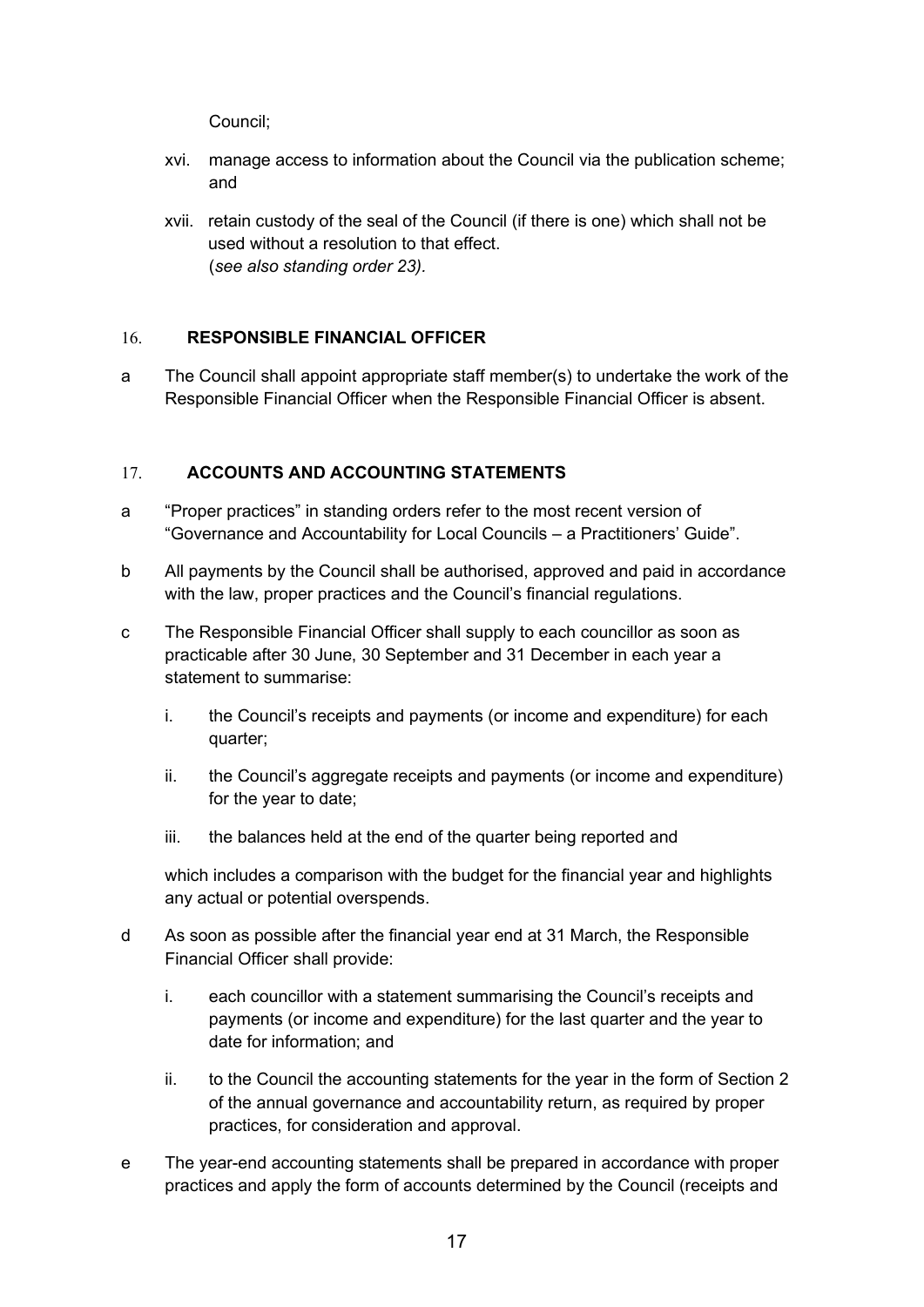payments, or income and expenditure) for the year to 31 March. A completed draft annual governance and accountability return shall be presented to all councillors at least 14 days prior to anticipated approval by the Council. The annual governance and accountability return of the Council, which is subject to external audit, including the annual governance statement, shall be presented to the Council for consideration and formal approval before 30 June.

# <span id="page-17-0"></span>18. **FINANCIAL CONTROLS AND PROCUREMENT**

- a. The Council shall consider and approve financial regulations drawn up by the Responsible Financial Officer, which shall include detailed arrangements in respect of the following:
	- i. the keeping of accounting records and systems of internal controls;
	- ii. the assessment and management of financial risks faced by the Council;
	- iii. the work of the independent internal auditor in accordance with proper practices and the receipt of regular reports from the internal auditor, which shall be required at least annually;
	- iv. the inspection and copying by councillors and local electors of the Council's accounts and/or orders of payments; and
	- v. whether contracts with an estimated value below **£25,000** due to special circumstances are exempt from a tendering process or procurement exercise.
- b. Financial regulations shall be reviewed regularly and at least annually for fitness of purpose.
- c. **A public contract regulated by the Public Contracts Regulations 2015 with an estimated value in excess of £25,000 but less than the relevant thresholds in standing order 18(f) is subject to the "light touch" arrangements under Regulations 109-114 of the Public Contracts Regulations 2015 unless it proposes to use an existing list of approved suppliers (framework agreement).**
- d. Subject to additional requirements in the financial regulations of the Council, the tender process for contracts for the supply of goods, materials, services or the execution of works shall include, as a minimum, the following steps:
	- i. a specification for the goods, materials, services or the execution of works shall be drawn up;
	- ii. an invitation to tender shall be drawn up to confirm (i) the Council's specification (ii) the time, date and address for the submission of tenders (iii) the date of the Council's written response to the tender and (iv) the prohibition on prospective contractors contacting councillors or staff to encourage or support their tender outside the prescribed process;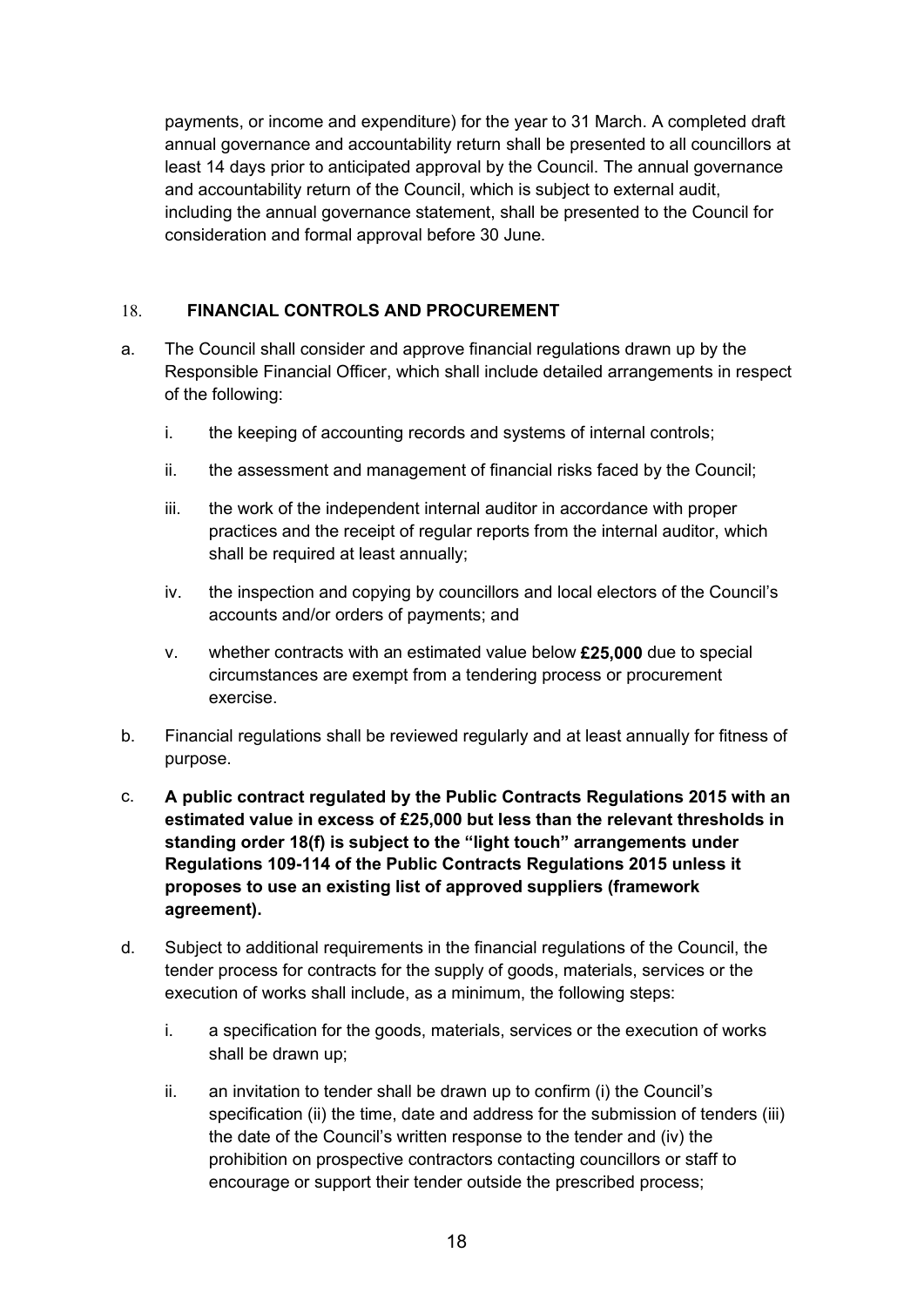- iii. the invitation to tender shall be advertised in a local newspaper and in any other manner that is appropriate;
- iv. tenders are to be submitted in writing in a sealed marked envelope addressed to the Proper Officer;
- v. tenders shall be opened by the Proper Officer in the presence of at least one councillor after the deadline for submission of tenders has passed;
- vi. tenders are to be reported to and considered by the appropriate meeting of the Council or a committee or sub-committee with delegated responsibility.
- e. Neither the Council, nor a committee or a sub-committee with delegated responsibility for considering tenders, is bound to accept the lowest value tender.
- f. **Where the value of a contract is likely to exceed the threshold specified by the Office of Government Commerce from time to time, the Council must consider whether the Public Contracts Regulations 2015 or the Utilities Contracts Regulations 2016 apply to the contract and, if either of those Regulations apply, the Council must comply with procurement rules ( NALC's procurement guidance contains further details).**

#### <span id="page-18-0"></span>19. **HANDLING STAFF MATTERS**

- a A matter personal to a member of staff that is being considered by a meeting of Council is subject to standing order 11.
- b Subject to the Council's policy regarding absences from work, the Council's most senior member of staff shall notify the chairman or, if he is not available, the vicechairman (if there is one) of absence occasioned by illness or other reason and that person shall report such absence at its next meeting.
- c The Employee Panel shall conduct an annual appraisal to review the performance of the work of the Clerk and Responsible Financial Officer. The reviews and appraisal shall be reported in writing and are subject to approval by resolution of the Council.
- d Subject to the Council's policy regarding the handling of grievance matters, the Council's most senior member of staff shall contact the chairman of the Council or in his absence, the vice-chairman, in respect of an informal or formal grievance matter, and this matter shall be reported back and progressed by resolution the Council.
- e Subject to the Council's policy regarding the handling of grievance matters, if an informal or formal grievance matter raised by the member of staff relates to the chairman or vice-chairman of the Council, this shall be communicated to another member of the Council, and this matter shall be reported back and progressed by resolution of the Council.
- f Any persons responsible for all or part of the management of staff shall treat as confidential the written records of all meetings relating to their performance,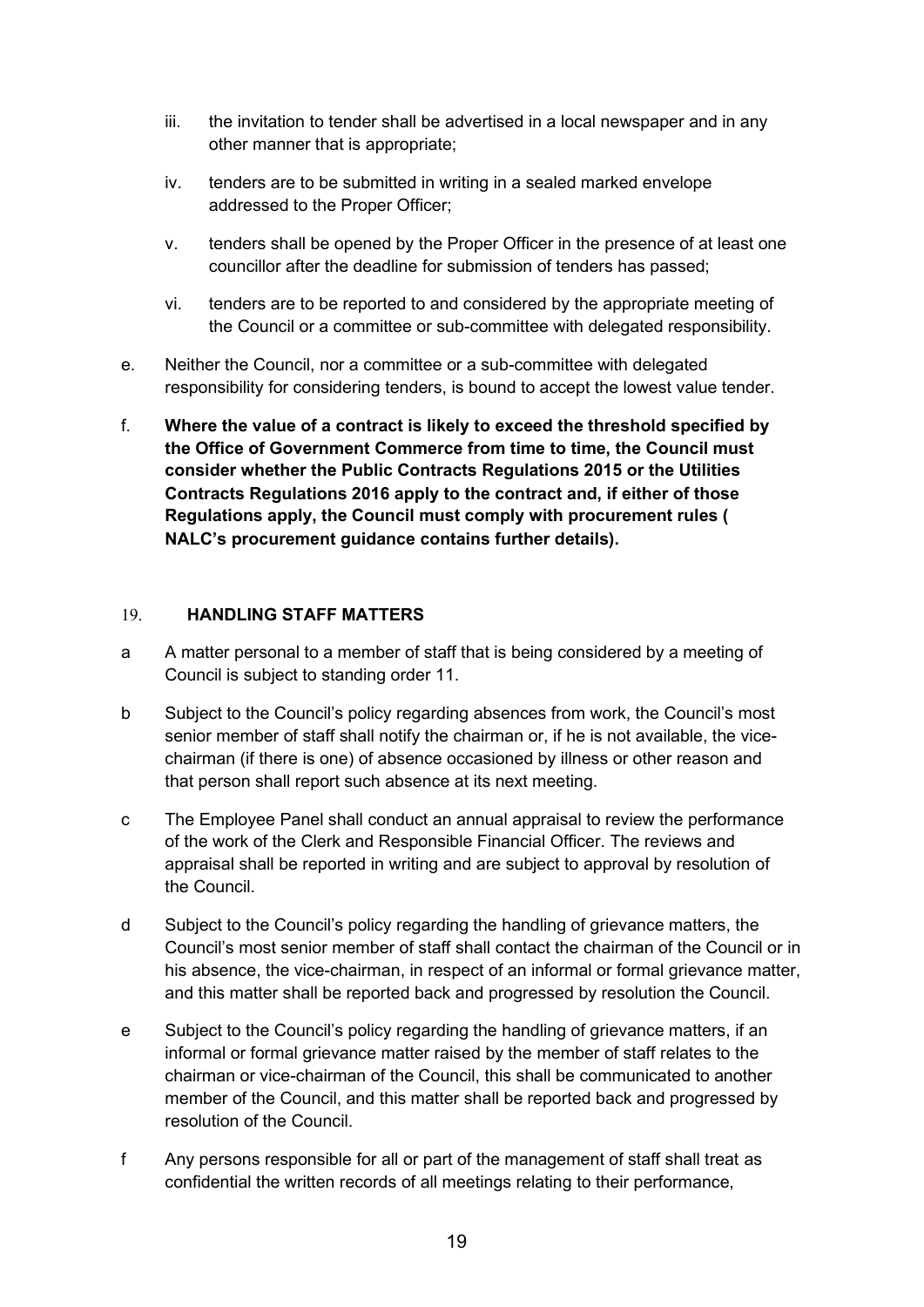capabilities, grievance or disciplinary matters.

g In accordance with standing order 11(a), persons with line management responsibilities shall have access to staff records referred to in standing order 19(f).

#### <span id="page-19-0"></span>20. **RESPONSIBILITIES TO PROVIDE INFORMATION**

*See also standing order 21.*

- a **In accordance with freedom of information legislation, the Council shall publish information in accordance with its publication scheme and respond to requests for information held by the Council.**
- b If gross annual income or expenditure (whichever is the higher) exceeds £200,000, **The Council, shall publish information in accordance with the requirements of the Local Government (Transparency Requirements) (England) Regulations 2015**.

#### <span id="page-19-1"></span>21. **RESPONSIBILITIES UNDER DATA PROTECTION LEGISLATION**

*See also standing order 11.*

- a The Council may appoint a Data Protection Officer.
- b **The Council shall have policies and procedures in place to respond to an individual exercising statutory rights concerning his personal data.**
- c **The Council shall have a written policy in place for responding to and managing a personal data breach.**
- d **The Council shall keep a record of all personal data breaches comprising the facts relating to the personal data breach, its effects and the remedial action taken.**
- e **The Council shall ensure that information communicated in its privacy notice(s) is in an easily accessible and available form and kept up to date.**
- f **The Council shall maintain a written record of its processing activities.**

#### <span id="page-19-2"></span>22. **RELATIONS WITH THE PRESS/MEDIA**

a Requests from the press or other media for an oral or written comment or statement from the Council, its councillors or staff shall be handled in accordance with the Council's policy in respect of dealing with the press and/or other media.